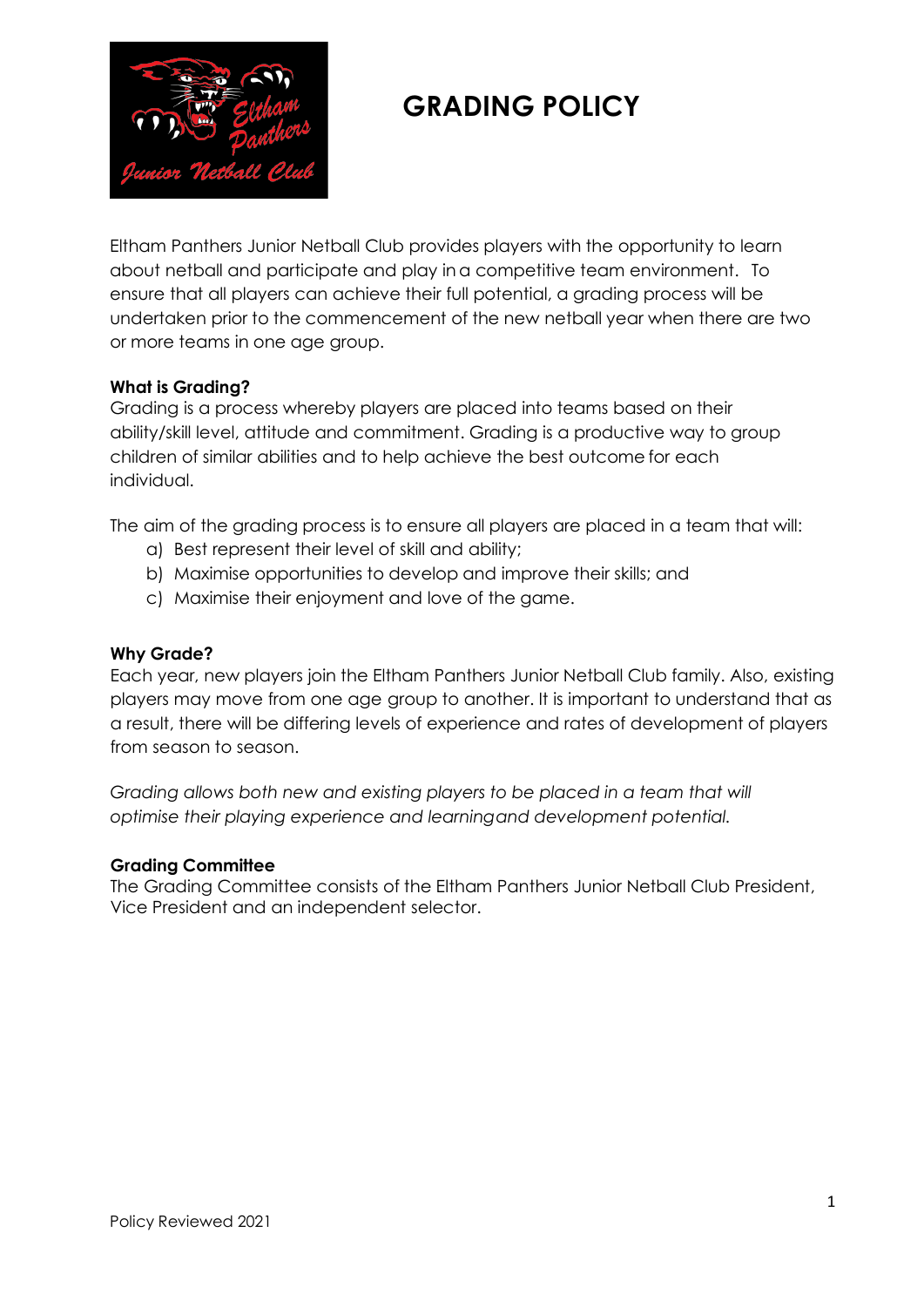

### **Grading Process**

Grading occurs for ages U11 and above when there are two or more teams in one age group and will take place prior to the season commencing. Under 9's do not trial. Playing at representative level does not guarantee a player a positionin a first/top team.

Whilst it is not compulsory for players to attend grading, players who choose not or are unable to, will be placed in a team based on their past experience, coach evaluation & capacity.

Players will be able to indicate their preferred court position (when they register) and will be given the opportunity to trial in that position. During the grading process, a player may be asked to play in a non-preferred position. If there are not enough players to fill all teams in a particular agegroup, the Grading Committee can invite top age players from a younger age group to trial.

It is important to understand that the grading process also aims to ensure that a team consists of players that cover the spread of court positions (i.e. mid-court, shooting and defence). A player will be identified as capable of playing in defence,goals or midcourt. The Grading Committee will take into consideration new players that have yet to establish a preferred court position.

It is important for the Grading Committee to see the players in a variety of settings and every effort is made to ensure theplayers are not over-whelmed by the grading process.

Players will trial within their own age group, however if a top age player from the age group below is deemed capable of playing above their age group, and it's considered by the grading committee to be beneficial to the development of the player, that player will also be able to trial for the above aged group.

The eventual team placement will be dictated by not only how they trial, but team numbers and the number of players registered in the age group they're trialling for. Preference must be given to the players that are first eligible by age.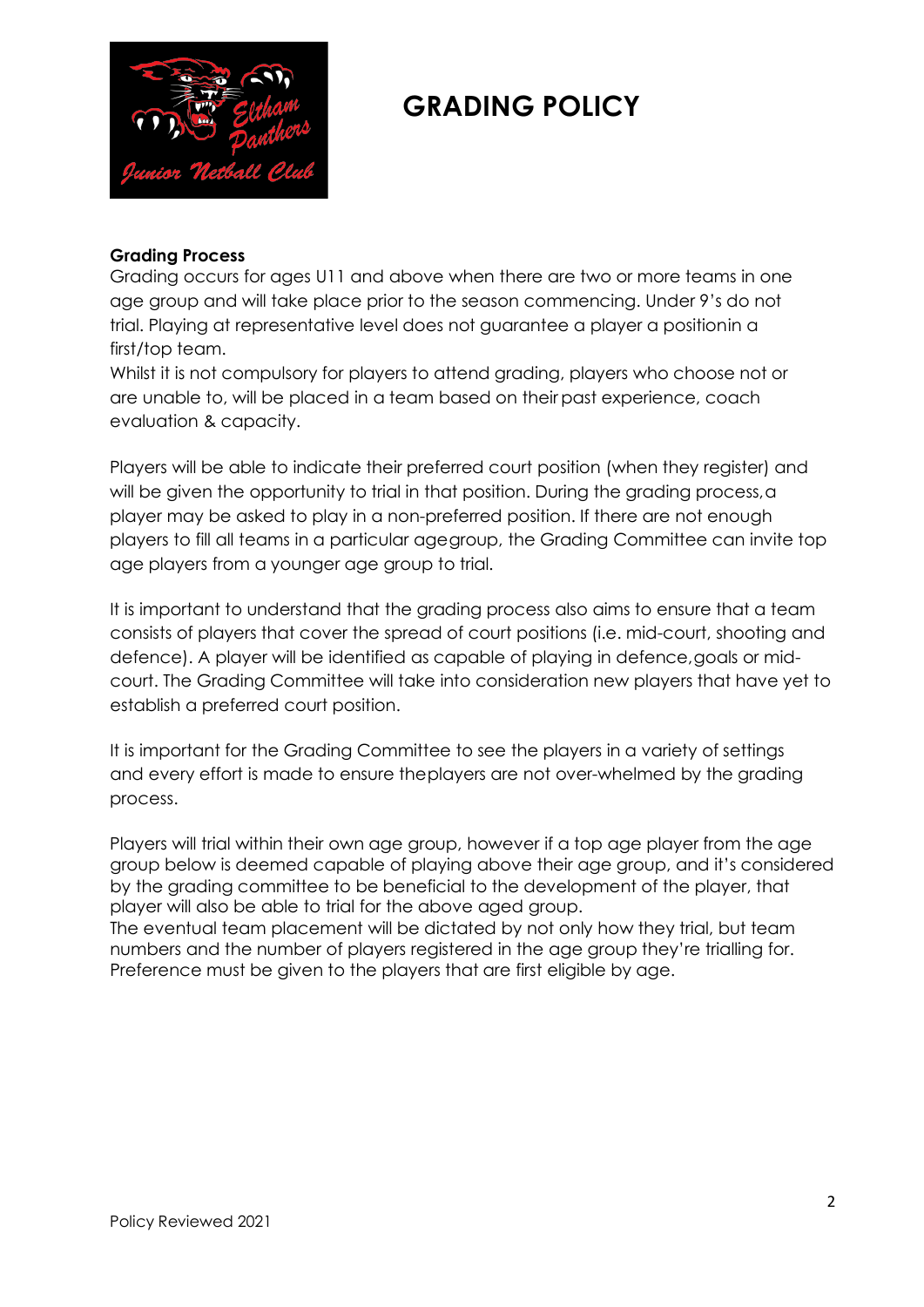

## **Coaches Evaluation**

Prior to the grading process, previous season coaches will provide feedback regarding player skill levels (passing, footwork,etc), and their level of commitment and attitude (both on game day and training).

## **Grading Day**

During the grading session, the following will be taken into account:

- Footwork
- Speed and agility
- Ball handling skills
- Attacking skills
- Defending skills
- Versatility
- Perception and cognition skills
- Sportsmanship and attitude

*It is important to understand that the aim of grading is to match players with similar skill levels so they can maximize theirdevelopment.*

Questions about grading day can be directed to the Eltham Panthers Junior Netball club president or the club's Head Coach **prior to the commencement** of grading. Grading day is very busy for the Grading Committee and they will be unable to discuss individual players on the day.

## **Final Team Selection**

At the completion of the grading process, the Grading Committee will place players into teams taking into consideration how they trialled, their level of experience, coaches feedback and any other relevant factors. When forming teams, the aim is to achieve balance within each team. Consideration will also be given to the Grade the teams are likely to be placed.

We encourage parents and players to be reasonable in their expectations and encourage positive feedback so that playerswill be happy in the teams in which they are ultimately placed.